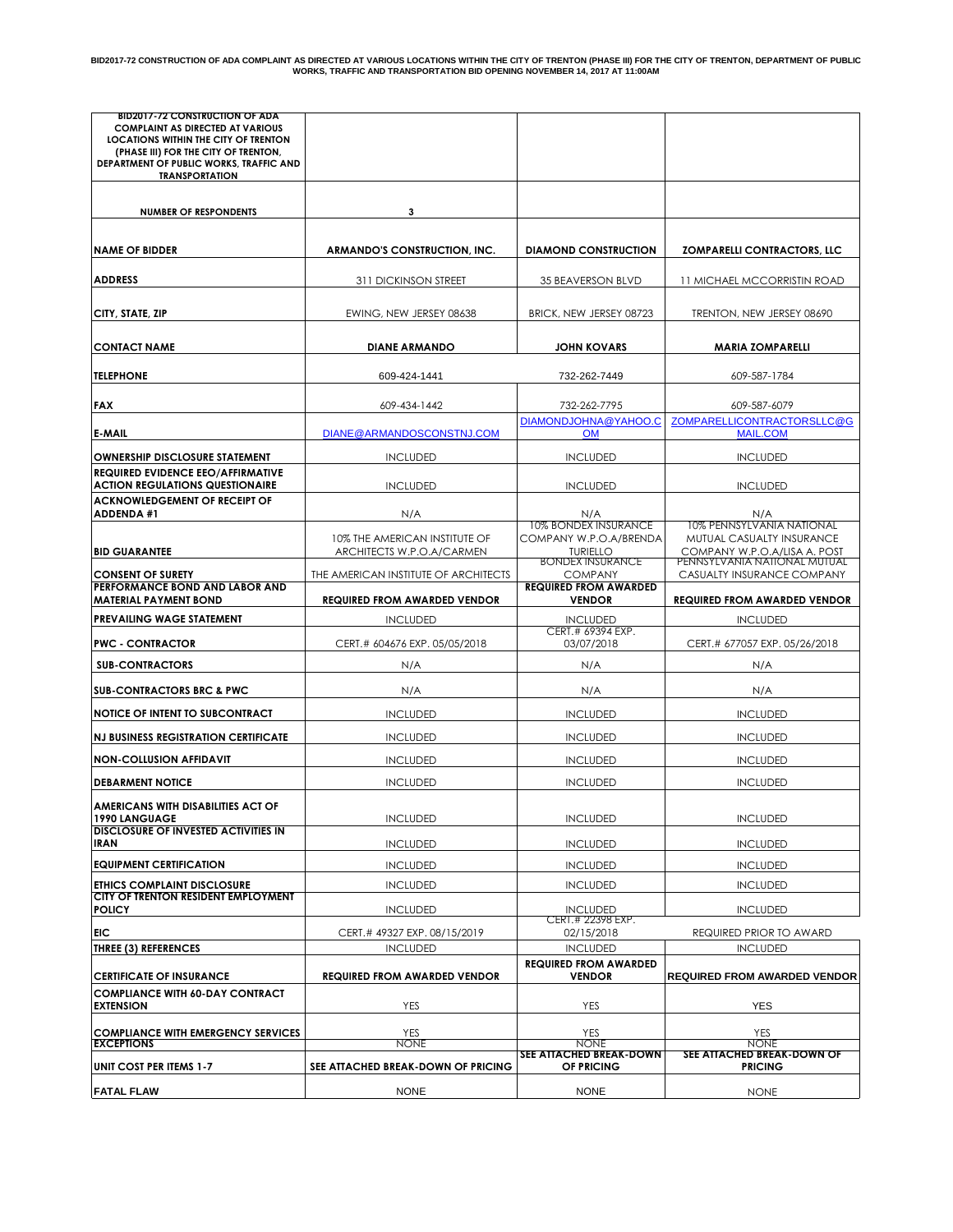

# **CITY OF TRENTON** DEPARTMENT OF PUBLIC WORKS DIVISION OF TRAFFIC & TRANSPORATION

#### **BID PROPOSAL FORM**

## CONSTRUCTION OF ADA COMPLIANT RAMPS AS DIRECTED AT VARIOUS LOCATIONS WITHIN THE CITY OF TRENTON

| <b>ITEM</b><br>NO. | <b>ITEM</b><br><b>DESCRIPTION</b>                                                                                                                                | <b>UNIT</b> | <b>UNIT COST</b>       |
|--------------------|------------------------------------------------------------------------------------------------------------------------------------------------------------------|-------------|------------------------|
| 1                  | <b>CONCRETE SIDEWALK, 5"</b><br>THICK, IF & WHERE<br><b>DIRECTED</b>                                                                                             | <b>SY</b>   | 9.50<br>\$             |
| $\overline{2}$     | CONCRETE SIDEWALK, 7"<br>THICK WITH WELDED WIRE<br><b>FABRIC, IF &amp; WHERE</b><br><b>DIRECTED</b>                                                              | <b>SY</b>   | \$10.50                |
| 2                  | 8"x18" CONCRETE VERTICAL<br><b>CURB, IF &amp; WHERE DIRECTED</b>                                                                                                 | LF          | 3200<br>$\mathfrak s$  |
| 3                  | DETECTABLE WARNING<br>SURFACE, IF & WHERE<br><b>DIRECTED</b>                                                                                                     | <b>SY</b>   | 22500<br>$\mathfrak s$ |
| 4                  | HMA 9.5M64 SURFACE<br>COURSE (1 1/2 " THICK<br>ROADWAY), IF & WHERE<br><b>DIRECTED</b>                                                                           | <b>TON</b>  | 17000<br>\$            |
| 5                  | HMA 19M64 BASE COURSE (8"<br>THICK ROADWAY), IF &<br><b>WHERE DIRECTED</b>                                                                                       | <b>TON</b>  | \$170 <sup>0</sup>     |
| 6                  | RECONSTRUCT INLET, TYPE<br>"B", BRIDGESTATE #2618<br><b>BICYCLE SAFE GRATE WITH</b><br>8" ECO - TYPE "J" CURB<br>PIECE OR APPROVED EQUAL,<br>IF & WHERE DIRECTED | <b>UNIT</b> | 5200000                |
| $\overline{7}$     | TRAFFIC STRIPE, 8",<br>THERMOPLASTIC, IF &<br><b>WHERE DIRECTED</b>                                                                                              | LF          | 10 <sup>0</sup>        |

BID2017-72 CONSTRUCTION OF ADA COMPLIANT RAMPS AS DIRECTED AT VARIOUS LOCATIONS WITHIN THE CITY OF TRENTON (PHASE III)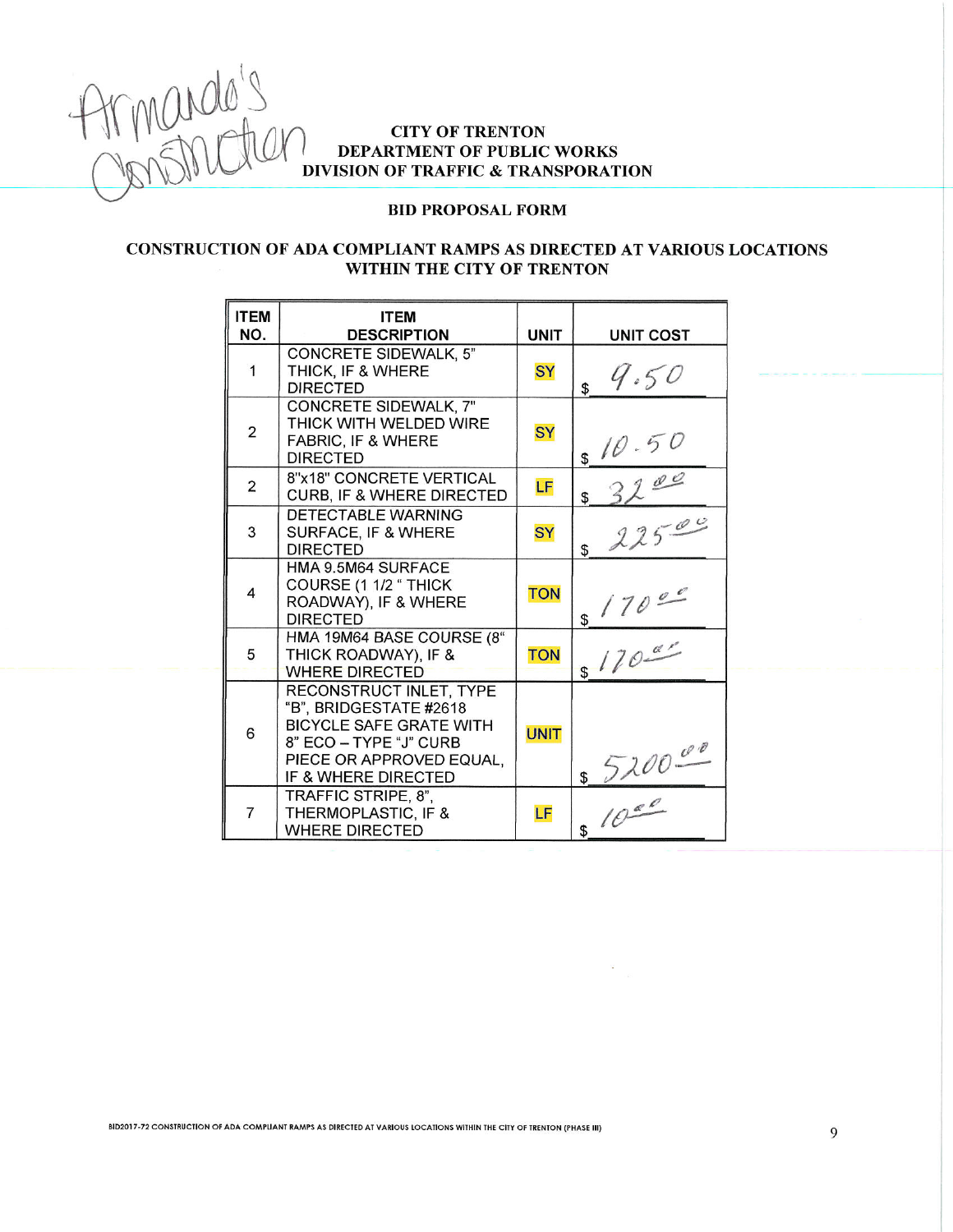10 Mars

## **CITY OF TRENTON** DEPARTMENT OF PUBLIC WORKS DIVISION OF TRAFFIC & TRANSPORATION

#### **BID PROPOSAL FORM**

## CONSTRUCTION OF ADA COMPLIANT RAMPS AS DIRECTED AT VARIOUS LOCATIONS WITHIN THE CITY OF TRENTON

| <b>ITEM</b><br>NO. | <b>ITEM</b><br><b>DESCRIPTION</b>                                                                                                                                | <b>UNIT</b> | <b>UNIT COST</b>    |
|--------------------|------------------------------------------------------------------------------------------------------------------------------------------------------------------|-------------|---------------------|
| 1                  | <b>CONCRETE SIDEWALK, 5"</b><br>THICK, IF & WHERE<br><b>DIRECTED</b>                                                                                             | SY          | \$                  |
| $\overline{2}$     | CONCRETE SIDEWALK, 7"<br>THICK WITH WELDED WIRE<br>FABRIC, IF & WHERE<br><b>DIRECTED</b>                                                                         | SY          | \$                  |
| $\overline{2}$     | 8"x18" CONCRETE VERTICAL<br>CURB, IF & WHERE DIRECTED                                                                                                            | LF          | 35<br>\$            |
| 3                  | DETECTABLE WARNING<br>SURFACE, IF & WHERE<br><b>DIRECTED</b>                                                                                                     | SY          | 1860<br>$\mathbb S$ |
| 4                  | HMA 9.5M64 SURFACE<br>COURSE (1 1/2 " THICK<br>ROADWAY), IF & WHERE<br><b>DIRECTED</b>                                                                           | <b>TON</b>  | 70<br>\$            |
| 5                  | HMA 19M64 BASE COURSE (8"<br>THICK ROADWAY), IF &<br><b>WHERE DIRECTED</b>                                                                                       | <b>TON</b>  | $\mathbb{S}$        |
| 6                  | RECONSTRUCT INLET, TYPE<br>"B", BRIDGESTATE #2618<br><b>BICYCLE SAFE GRATE WITH</b><br>8" ECO - TYPE "J" CURB<br>PIECE OR APPROVED EQUAL,<br>IF & WHERE DIRECTED | <b>UNIT</b> | 6000                |
| $\overline{7}$     | TRAFFIC STRIPE, 8".<br>THERMOPLASTIC, IF &<br><b>WHERE DIRECTED</b>                                                                                              | LF          | \$                  |

BID2017-72 CONSTRUCTION OF ADA COMPLIANT RAMPS AS DIRECTED AT VARIOUS LOCATIONS WITHIN THE CITY OF TRENTON (PHASE III)